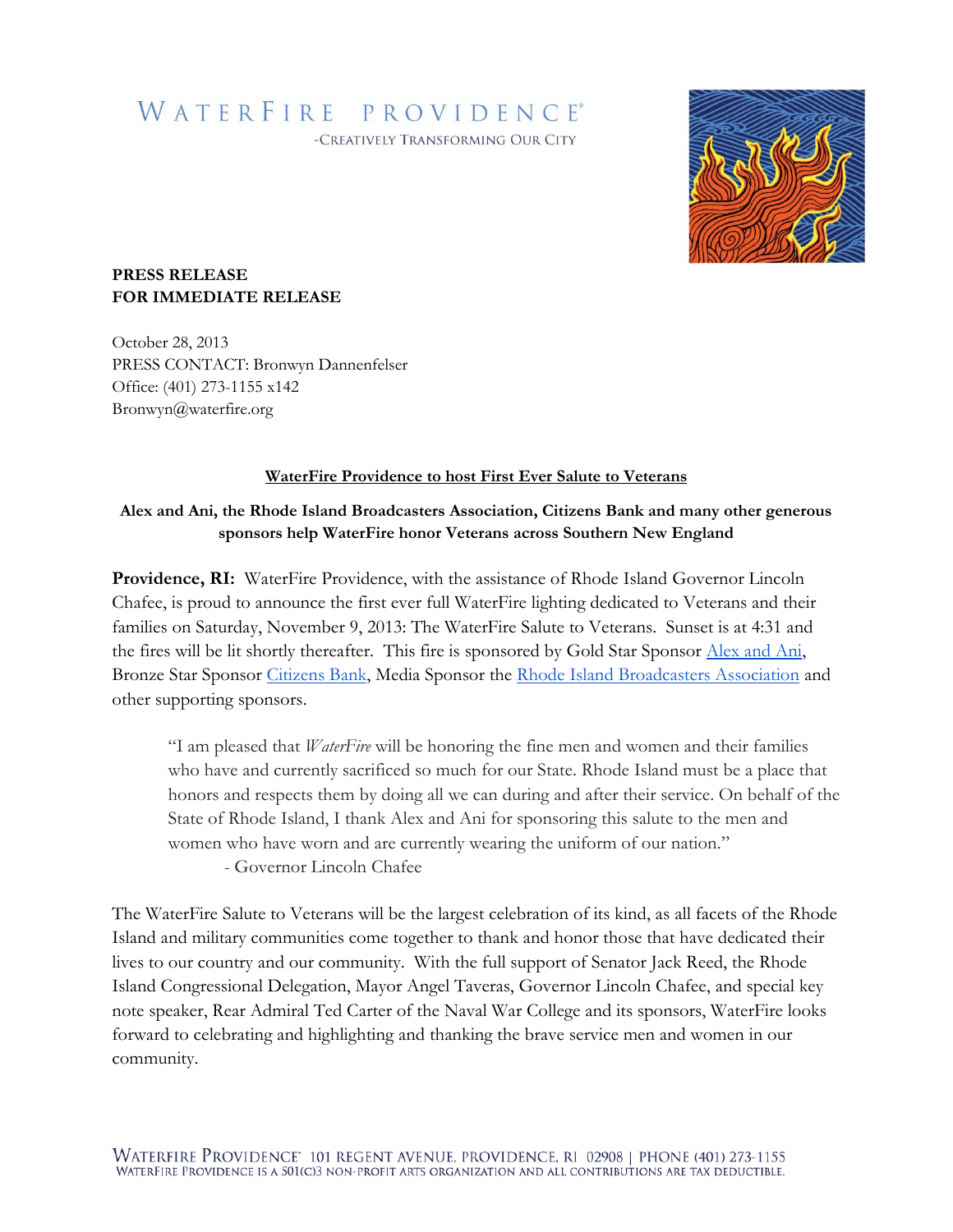"The men and women of the Rhode Island National Guard, who have served and sacrificed during a decade of war, are extremely humbled and appreciative of the outpouring and support from the great citizens of Rhode Island. The gratitude and genuine awareness of that sacrifice expressed by our citizens during this difficult period, is a point of pride throughout the entire force."

-Major General McBride, Adjutant General and Commanding General of the RI Guard

**Station Park gets lit up by [Alex and Ani's Charity by Design](http://www.alexandani.com/) starting at 3PM.** Starting at 3PM join us at the Alex and Ani Stage for special musical performances by the Navy Band Northeast. **Alex and Ani artist and American Idol Finalist, [Jimmie Allen,](http://www.alexandani.com/blog/tag/jimmie-allen/) will also be performing at 6**  PM. Join us throughout the night for other amazing local performers.

"Alex and Ani's Charity By Design program is honored to sponsor The WaterFire Salute to Veterans on November 9th, 2013. Our new relationship will continue our celebration of America's Veterans and help spread support for their service. We are proud to collaborate on such a wonderful event here in our hometown."

-Giovanni Feroce, CEO, Alex and Ani

"WaterFire is proud to work with the entire community to honor and thank the Veterans who have protected our country and our freedom for generations. Freedom is the life blood of our nation and of art and we offer this evening in thanks to the service of our Veterans. Communities are made stronger by all of us doing our part in service to the larger good. On behalf of WaterFire, our staff, board, volunteers and sponsors, we are grateful to so many who have given so much."

-Barnaby Evans, Executive Artistic Director, WaterFire

**Military Services are taking over Station Park!** Stop by to learn more about the Navy, Army, Air Force, Marines and the RI National Guard through fun and interactive displays - like the pull-up challenge. Learn about a career in the military and talk to veterans. All services will be on site to answer questions, hand out giveaways, answer questions about recruitment, and provide more information about their branches of service.

**[Chisholm Chisholm & Kilpatrick LTD,](http://www.cck-law.com/) [Amica Mutual Insurance Company,](http://www.amica.com/) [TACO and The](http://www.thewhitefamilyfoundation.com/)  [White Family Foundation](http://www.thewhitefamilyfoundation.com/)** and **[Your Local Chevy Dealers](http://www.newenglandchevydealers.com/)** come together to sponsor the **[Veterans Resource Fair.](http://waterfiresalutetoveterans.org/resource-fair/) The Veterans Resource Fair will open at 3:00 PM on Steeple Street** and feature the Rhode Island VA and other Rhode Island organizations that provide services and support to Veterans and their families. From medical help and job transition services to educational programs and veteran's family services, WaterFire invites veterans, their families and the public to come and learn about all of the amazing resources available to Veterans. As always, this event is free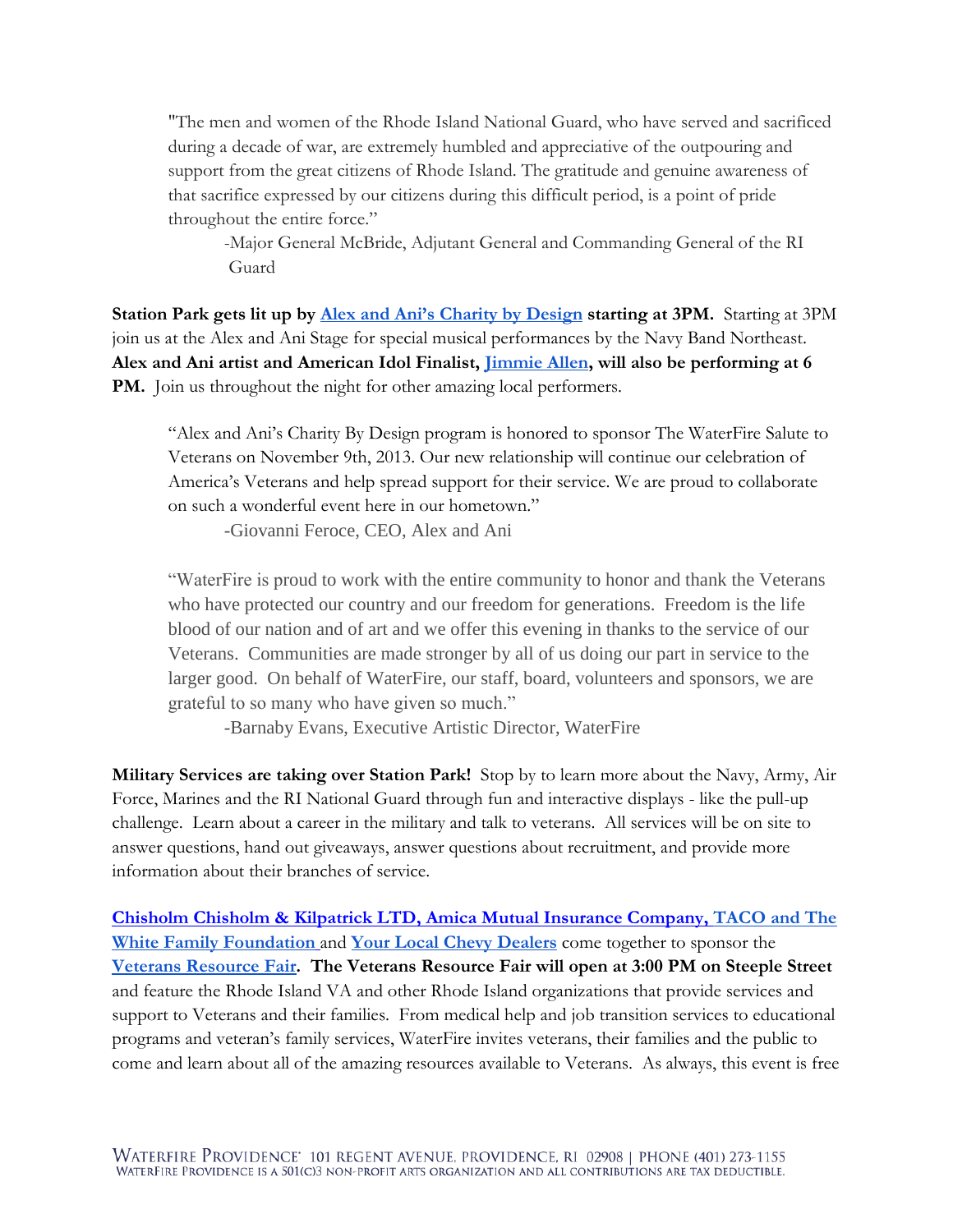and WaterFire hopes to help ensure that our Vets have the service and support they need to connect them with the myriad of resources available to them and to their families.

## **[Banneker Industries h](http://www.banneker.com/)elps to kick off the WaterFire lighting with a 100 Veteran Torch**

**Procession** and 200 Veteran Ring of Fire in Waterplace Basin. WaterFire invites you to join us just before 5 PM as Veterans from our community participate in a procession down to Waterplace Sasin led by the RI Professional Firefighters Pipes and Drums. Here they will join their brothers and sisters in arms to surround the basin in a ring of fire ceremony with a presentation of the colors as the National Anthem is played by the Navy Band Northeast and the Army 88th Band on the basin stage.

**WaterFire lights and activates Providence war memorials and Memorial Park in honor of our Veterans.** Memorial Park will be alight with blue stars to honor the Blue Star Families of Rhode Island, or those families that have a loved one serving in the military. Visitors are invited to attached their hopes, dedications and thanks to our Veterans to these stars and the luminaria candle lanterns on the park floor. Other special events in this area include:

- Starting at 6:30 WaterFire will activate the WWI, WWII and Korean war memorials in downtown Providence with special ceremonies at each one recognizing the service and sacrifice of all generations of Veterans. WaterFire will also be hosting a "Welcome Home" tent to honor our Vietnam Veterans as well as a special Soldiers Cross ceremony for our Operation Enduring Freedom and Operation Iraqi Freedom Veterans
- Gold Star Families will be recognized in the upper field of Memorial Park with one golden star for each Rhode Island family that has lost a loved one in the most recent conflict.
- A Missing Man Table will also be set up in Memorial Park to honor and recognize all those soldiers that have gone into battle and will not return. Full of symbolism, this table contains many items that remind us of the sacrifices of both military and civilian lives lost and affected through combat and military service.

**A special ceremony of a flotilla of three memorial vessels** will pass through the bonfires along the length of the river between 8:00 and 8:30 PM to honor and remember the service men and women that are no longer with us. Guests are invited to toss red, white and blue carnations upon the water for this passage. The flowers are sponsored by the American Nursing Association/Rhode [Island Nursing Association](http://www.risna.org/membership.html) in honor of those that have given the ultimate sacrifice for our freedoms.

**RIPTA will be providing free rides to Veterans** from 2 PM to 10 PM to the WaterFire Salute to Veterans. Please have proof of service (military ID card or otherwise) and join us!

**WaterFire also invites, for the first time, members of the community to sponsor a brazier in honor of a Veteran.** Each of WaterFire's braziers will burn brightly for the Veterans of our community throughout the evening on November  $9<sup>th</sup>$  and for \$250 individuals and groups can